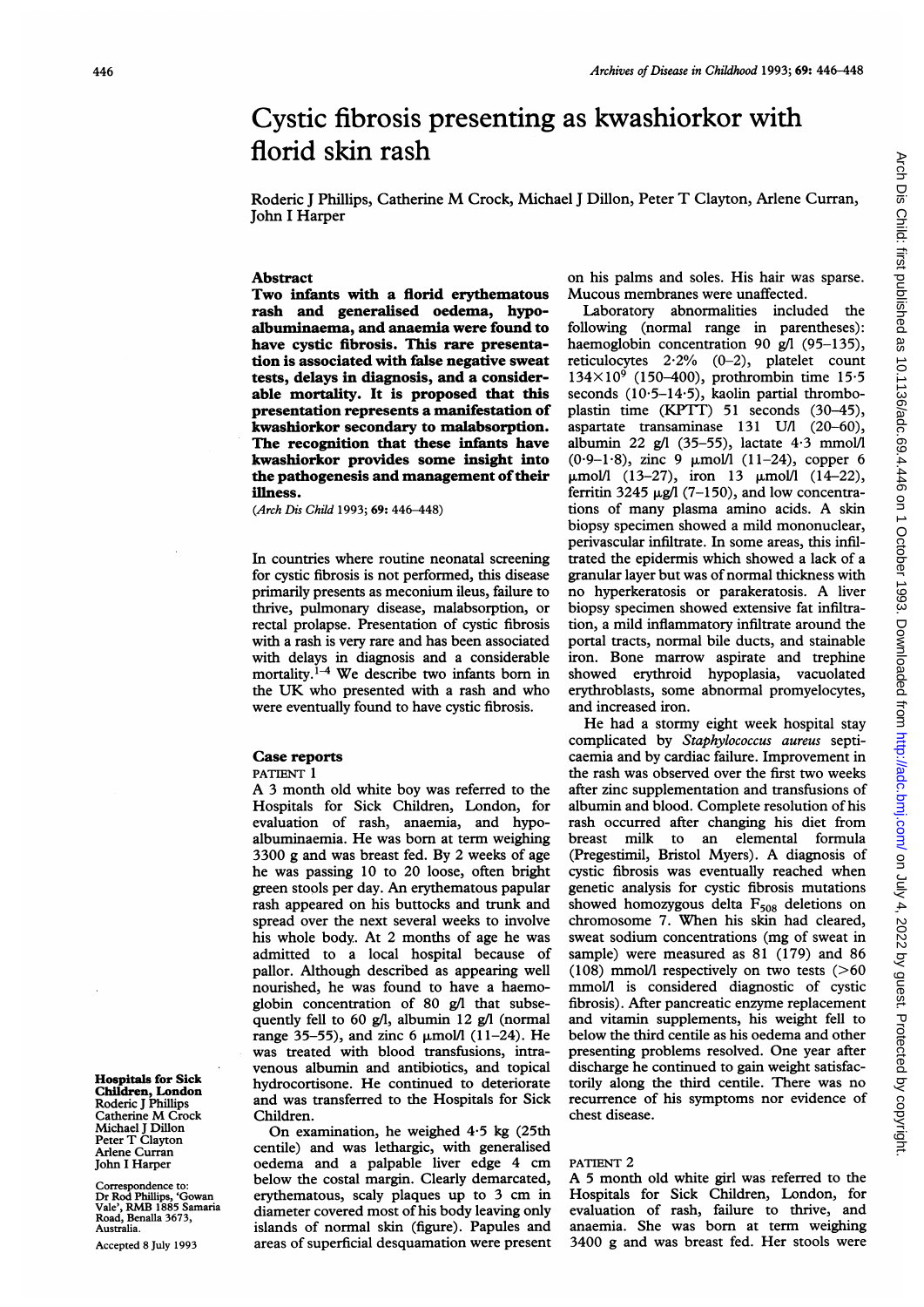

Confluent, desquamating erythematous rash seen on (A) the trunk, and (B) the legs of patient 1 at presentation, showing the reticulate distribution around islands of normal skin.

green but normal in consistency and volume. An erythematous papular rash appeared in the nappy area at 2 months of age and spread to involve her whole body over the next eight weeks. Worsening of the rash and associated failure to thrive led to her being admitted to hospital. Oral zinc and topical steroids led to some resolution of her rash but she developed a persistent fever despite oral antibiotics. At 5 months of age she was transferred to the Hospitals for Sick Children.

On examination she weighed <sup>5</sup> kg (below 3rd centile) and was lethargic, with generalised oedema and <sup>a</sup> palpable liver edge 4 cm below the costal margin. A papular eruption was present on her trunk and limbs. It had become confluent on the buttocks and lower legs leading to erythematous, well demarcated, desquamative plaques similar in appearance to those seen in patient 1. Her hair was sparse. Mucous membranes were unaffected.

Laboratory abnormalities included the following (normal range in parentheses): haemoglobin concentration 63 g/l (105-135), prothrombin time <sup>16</sup> seconds (12-15), KPTT 43 seconds (30-40), aspartate transaminase 79 U/l  $(20-60)$ , albumin 19 g/l falling to 8 (35-55), zinc 5.5  $\mu$ mol/l (11-24), copper 7  $\mu$ mol/l (13–27), ferritin 330 mg/l (7–150), and low concentrations of many plasma amino acids. A liver biopsy specimen showed striking fat infiltration with a mainly periportal distribution, a mild periportal inflammatory reaction, some intrahepatocytic and perivenular bile pigment retention, and periportal accumulation of iron. Bone marrow aspirate and trephine showed marked dyserythropoiesis with vacuolated cytoplasm, normal megakaryocytes and myelopoiesis, and increased iron. Duodenal aspirate for pancreatic function

tests showed absent lipase and trypsin before and after stimulation with cholecystokinin and secretin. Repeated sweat tests were technically unsatisfactory or gave inconsistent results.

A provisional diagnosis of the mitochondrial DNA deletion disorder, Pearson's marrow pancreas syndrome,5 was made based on the abnormal pancreatic function, the anaemia, and the vacuolated erythroblasts seen on marrow examination. After commencement of an elemental formula (Pregestimil) and zinc, vitamin and pancreatic enzyme supplements, her rash resolved. She lost weight as her oedema cleared, but subsequently gained weight satisfactorily. One year after discharge there had been no recurrence of her symptoms nor any evidence of chest disease. During this period of follow up, analysis of mitochondrial DNA for large deletions was normal (excluding Pearson's syndrome) and a diagnosis of cystic fibrosis was eventually reached when genetic analysis for cystic fibrosis mutations showed homozygous delta  $F_{508}$  deletions on chromosome 7. When her skin was normal, sweat sodium concentrations (mg of sweat in sample) were found to be 93 (203), 104 (247), and 108 (269) mmol/l respectively on three tests.

### Discussion

These two patients both presented with a severe erythematous rash associated with lethargy, anaemia, generalised oedema, and severe hypoalbuminaemia. Although these latter findings are well recognised in cystic fibrosis,<sup>16-9</sup> presentation with a rash is rare, having been reported in only nine infants.  $1-4$  In each case where a description was given, the infants had generalised desquamative rashes similar to those in our patients.<sup>2-4</sup> Diagnosis